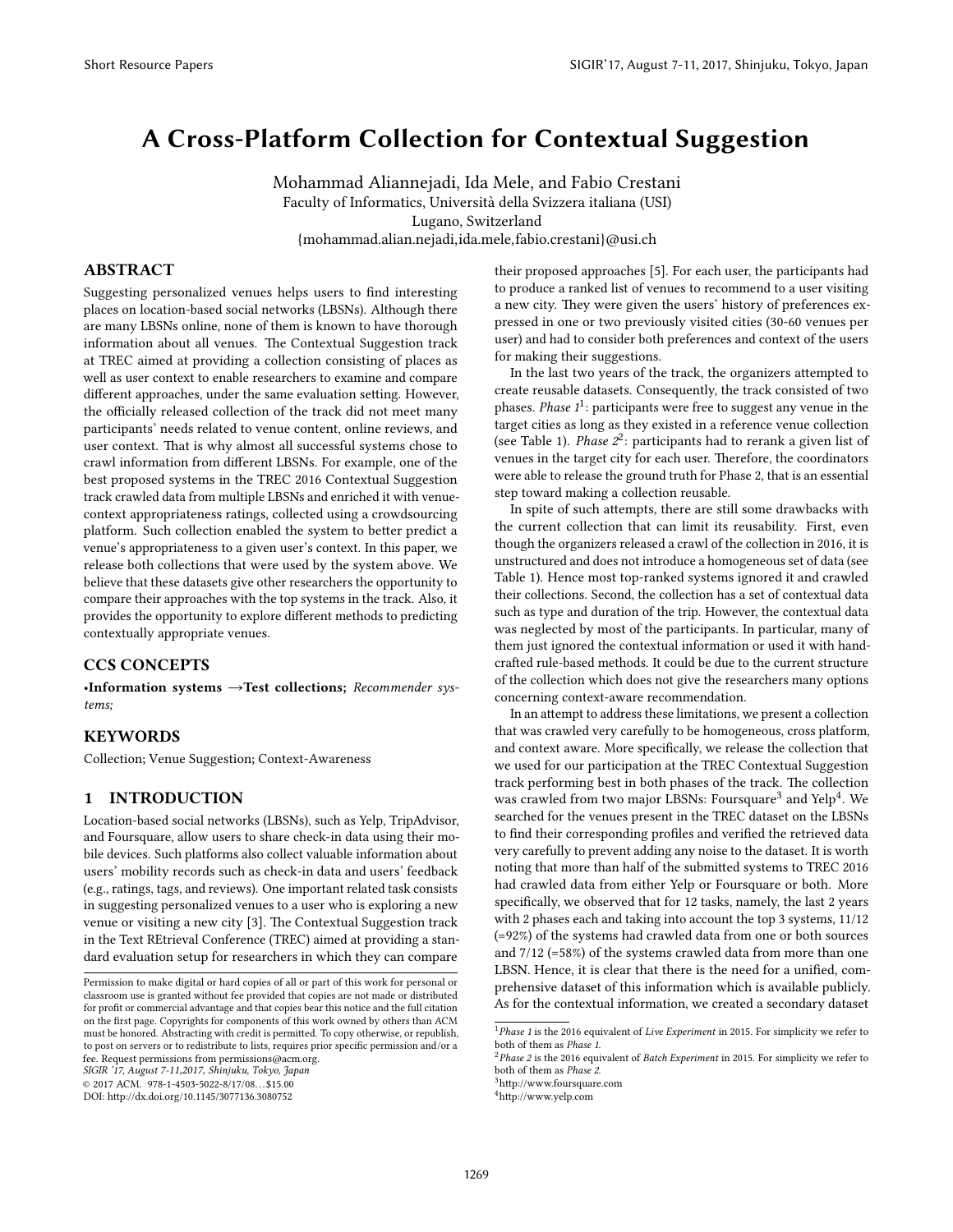| ID                  | <b>Context URL</b> |                                      | Title                   |
|---------------------|--------------------|--------------------------------------|-------------------------|
| TRECCS-00001768-394 | 394                | http://shop.hobbylobby.com           | Hobby Lobby             |
| TRECCS-00001776-394 | 394                | http://dominos.com                   | Dominos Pizza           |
| TRECCS-00001777-394 | 394                | http://www.arbys.com                 | Arbys                   |
| TRECCS-00001927-182 | 182                | http://www.milwaukeepublicmarket.org | Milwaukee Public Market |
| TRECCS-00001934-182 | 182                | http://www.botanasrestaurant.com     | Botanas Restaurant      |

<span id="page-1-0"></span>Table 1: Sample rows from the collection of venues used in TREC Contextual Suggestion 2015 and 2016.

of contextual information that enables researchers to investigate different approaches to predict the contextual appropriateness of venues and study the influence of context on user behavior.

The released collection $^5$  $^5$  comprises:

- more than 300K crawled venues from Foursquare providing enough information for venue recommendation research;
- more than 15K crawled venues from Foursquare and Yelp providing information for cross-platform recommendation;
- a human-annotated contextual appropriateness dataset containing human-tailored features for almost 2K context example features.

The release of this new collection will provide researchers with a unique opportunity to develop context-aware venue recommender systems under the same setting and data as the one of the bestsubmitted systems in the TREC 2016. This will enable them to compare their work with state-of-the-art approaches and explore the brand new venue-context appropriateness dataset.

The remainder of the paper is organized as follows: Section [2](#page-1-2) briefly describes the TREC Contextual Suggestion track. Section [3](#page-1-3) describes the method we used for the dataset construction. In Section [4](#page-2-0) we provide more details on the dataset. Finally, Section [5](#page-3-2) concludes the paper.

#### <span id="page-1-2"></span>2 TREC CONTEXTUAL SUGGESTION TRACK

In 2012 TREC introduced the task of Contextual Suggestion<sup>[6](#page-1-4)</sup> which provided a common evaluation framework for participants who wanted to deal with the challenging problem of improving contextual suggestions. More in details, given a set of example venues as user's preferences (profile) and some contextual information, such as geographical, temporal, and personal contexts, the task consisted in returning a ranked list of candidate venues fitting the user's profile and context.

The crawled dataset of this paper covers the places that were part of the last two years of the track, that is 2015 and 2016. For 2015 the dataset includes the venues for Phase 2, while for 2016 the dataset covers the venues for both Phase 1 and Phase 2. The additional contextual appropriateness dataset can also be used for 2015 and 2016 collections. In these tasks, there is a number of users, and for each user there is a list of 30 to 60 venues that a particular user has previously rated. Additionally, there is a set of contextual information for each user. Given such information, the task is to return a ranked list of candidate suggestions of venues based on their relevance to the user's needs and context. The collection has also a ground-truth made of relevance assessments which indicate

<span id="page-1-4"></span> $<sup>6</sup>$ https://sites.google.com/site/treccontext/</sup>

whether a candidate suggestion is relevant to the user or not (i.e., whether the user likes the candidate suggestion or not).

For each venue the profile includes a rating in the following range 4: very interested, 3: interested, 2: neutral, 1: uninterested, 0: very uninterested, and -1: not rated. Venues may also have tags that indicate why the user liked the particular venue. Contextual information is represented by: location, time, type of trip (Business, Holiday, or Other), duration of trip (Night out, Day trip, Weekend trip, or Longer), group of people involved (Alone, Friends, Family, or Other), and season (Winter, Summer, Autumn, or Spring). Moreover, user's age and gender are optionally included. This information can be exploited to have a better understanding of user's context in order to recommend appropriate venues. For example, you know that a user liked or disliked some venues in "New York City", then she goes to "Boston" for a weekend trip, she is alone, and it is winter. Given such information, the recommendation system should be able to rank the candidate suggestions so that the top-ranked places are the most appropriate venues for the user to visit in "Boston".

#### <span id="page-1-3"></span>3 METHODOLOGY

We chose Foursquare and Yelp not only because they are two of the most popular LBSNs where many users leave their check-in data, but also because the type of information provided by Yelp is a perfect complement for the type of information on Foursquare. Moreover, as we will show in the statistics of the dataset, there is a considerable overlap of venues that have a profile on both LBSNs. However, there are places in the TREC dataset that appear only on one of the two crawled LBSNs, hence crawling data from both of them allows making the data gathering more complete.

Deveaud et al. [\[4\]](#page-3-3) showed that venue-centric features which were extracted from Foursquare play a key role in venue recommendation. On the other hand, Chen et al. [\[3\]](#page-3-0) argued that user reviews on venues provide a wealth of information that can be leveraged to address the data-sparsity and the cold-start problems for venue recommendation. Also, Yang et al. [\[6\]](#page-3-4) showed that the accuracy of a recommender system can be significantly improved by extracting opinions from user reviews in Yelp. Also, almost all of the best performing systems in the TREC Contextual Suggestion track 2015 and 2016 [\[5\]](#page-3-1) crawled data from these LBSNs. In particular, our previous work which were among the best runs in both 2015  $[2]$  and 2016  $[1]$  benefited from a comprehensive crawled dataset from Yelp and Foursquare. We also showed that a system can benefit from multiple LBSNs, and systems using reviews from Yelp and venue tags from Foursquare had the best performance.

<span id="page-1-1"></span> $5$ Available at http://inf.usi.ch/phd/aliannejadi/data.html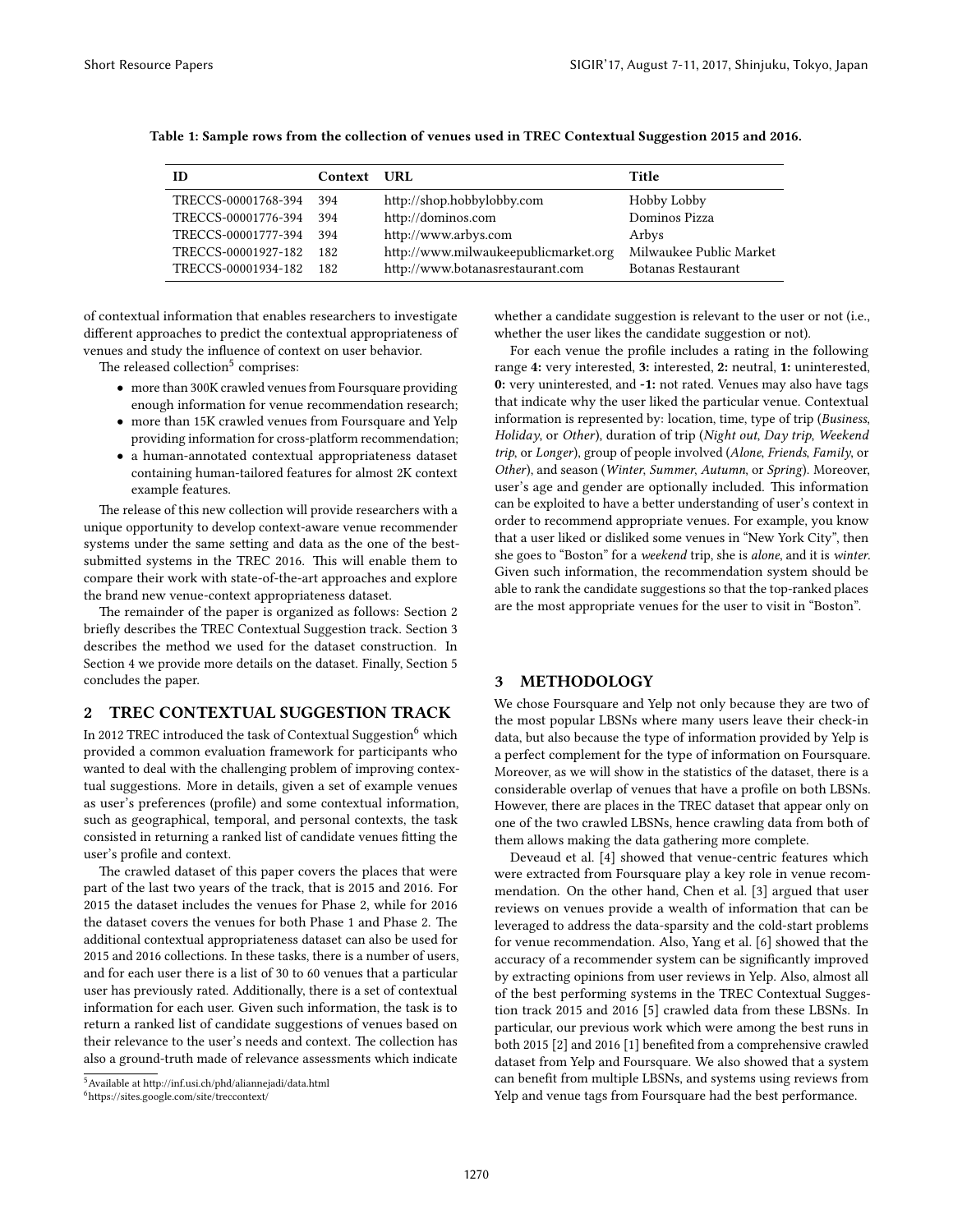|                  | Output             |                        |                   |                 |
|------------------|--------------------|------------------------|-------------------|-----------------|
| Category         | Trip Type          | <b>Trip Duration</b>   | Group Type        | Appropriateness |
| Candy Store      | Business $(-0.60)$ | Day Trip $(+0.60)$     | Friends $(+1.00)$ | $No (-1.00)$    |
| Library          | Holiday $(-1.00)$  | Weekend Trip $(-0.58)$ | Family $(+0.62)$  | $No (-1.00)$    |
| Pharmacy         | Holiday $(-0.60)$  | Night out $(-0.60)$    | Family $(-0.18)$  | $No (-1.00)$    |
| <b>BBO</b> Joint | Holiday $(+1.00)$  | Night out $(-0.18)$    | Friends $(+1.00)$ | Yes $(+1.00)$   |
| Sandwich Place   | Business $(-0.60)$ | Longer trip $(+0.20)$  | Alone $(+0.60)$   | Yes $(+0.68)$   |
| Lounge           | Holiday $(+0.58)$  | Weekend trip $(+1.00)$ | Friends $(+1.00)$ | Yes $(+1.00)$   |

<span id="page-2-4"></span>Table 2: Sample rows from the collection on venues contextual appropriateness. The numbers in parentheses show the degree of agreement between different assessors and ranges from -1 (full agreement on no) to +1 (full agreement on yes). Hence, 0 means that there is no agreement between the assessors and so the task is subjective.

## 3.1 Data Crawling

For our collection, we crawled data from two LBSNs: Foursquare and Yelp. Foursquare provides an easy-to-access API[7](#page-2-1) which makes crawling quite easy. We used Foursquare's API to crawl a large number of venues and scraped a very smaller fraction of venues for additional information on the website. Yelp's API<sup>[8](#page-2-2)</sup>, on the other hand, has more restrictions and therefore we were able to crawl much fewer venues on Yelp. For TREC 2016 Phase 1, we only crawled data using the Foursquare's API since there were virtually 630K venues to crawl in a very limited time and thus the only option was using the Foursquare's API. For Phase 2 of TREC 2015 and 2016, there was more time and much fewer venues to crawl so that we could crawl data from both LBSNs.

The data was crawled in two time periods: July - August 2015 and July - August 2016. To find the corresponding profiles of venues on LBSNs, we used two search engines: 1) Foursquare venue search engine and 2) Google Custom Search. For TREC 2015 there were 8,794 venues from which we crawled 6,427 places from Yelp and 5,639 from Foursquare, with a considerable overlap between data crawled from Yelp and Foursquare. For TREC 2016 there were 18,808 venues from which we crawled 13,868 places from Yelp and 13,417 from Foursquare, again emerging a big overlap between the two sources. As all the venues are in the US cities, we expected that most of the users who reviewed the venues were English speakers. Query Structure. For each venue in the collection, we created a query to search on the LBSNs. The query consisted of a venue's name and its location. We cleaned the venues' names in the TREC collection since many contained unrelated terms such as the host service (e.g., Facebook, Wikipedia). Finally, the query we used to search for venues was in the form:

query = venue's name + venue's city + venue's state.

Search Result Validation. Since we could not trust the results of search and in order to minimize the noise, we validated the returned results from the search engine following these steps:

- (1) We first validated the city and state of the returned venue.
- (2) We then measured the similarity between the name of the venue and the name of the returned place using Levenshtein distance.

(3) If the similarity between the two names (calculated in Step 2) was more than a threshold (70%), we considered that result as a match. If not, we continued steps 1-3 for other returned results up to the 5<sup>th</sup> result.

Note that the high similarity threshold (70%) was set to prevent adding possible noise to the collection.

## 3.2 Crowdsourcing

We used the CrowdFlower<sup>[9](#page-2-3)</sup> crowdsourcing platform to collect judgments of contextual appropriateness of venues and create the additional contextual-appropriateness dataset. We asked a number of crowdworkers to judge if a venue category is appropriate for a trip description. For instance, if a trip was described in the collection as trip type: business, trip duration: one day, and group type family, for a venue with category Pizza Place then we asked crowdworkers to judge if the venue was appropriate to the trip. In particular, we asked them: "Is a Pizza Place appropriate for a business trip?", "Is it appropriate to go to a Pizza Place on a one-day trip?", "Is it appropriate to go to a Pizza Place with family?" While assessing such tasks could seem trivial and objective, in fact it is subjective in many cases (e.g., going to a *pharmacy* with family). Therefore, we asked at least 5 crowdworkers to provide their judgment to each row. If we found no agreement among the assessors, we considered the task as subjective. We considered the answer "appropriate" as a +1 score and "inappropriate" as a -1 score. Thus, the assessment agreement is the average of assessment scores. We asked workers to judge the context/category pairs for almost all possible pairs regardless of their existence in the TREC collections. This makes this dataset general enough to be used for other purposes.

We made sure to explain the task clearly to the workers and asked them to assess such appropriateness regardless of their personal preferences over categories. Also, we performed a training step and allowed only top-quality workers to do the task.

## <span id="page-2-0"></span>4 COLLECTION

The released collection contains more than 330K venues from Foursquare for TREC 2016 Phase 1 and 15,765 venues from both Foursquare and Yelp for TREC 2016 Phase 2. As we can see in Table [4](#page-3-7) there were many broken or unrelated links in the the TREC collection (300K out of 600K), however, there were much fewer unrelated links

<span id="page-2-1"></span> $7$ https://developer.foursquare.com/docs/

<span id="page-2-2"></span> $8$ https://www.yelp.com/developers/documentation/v2/overview

<span id="page-2-3"></span><sup>&</sup>lt;sup>9</sup>http://www.crowdflower.com